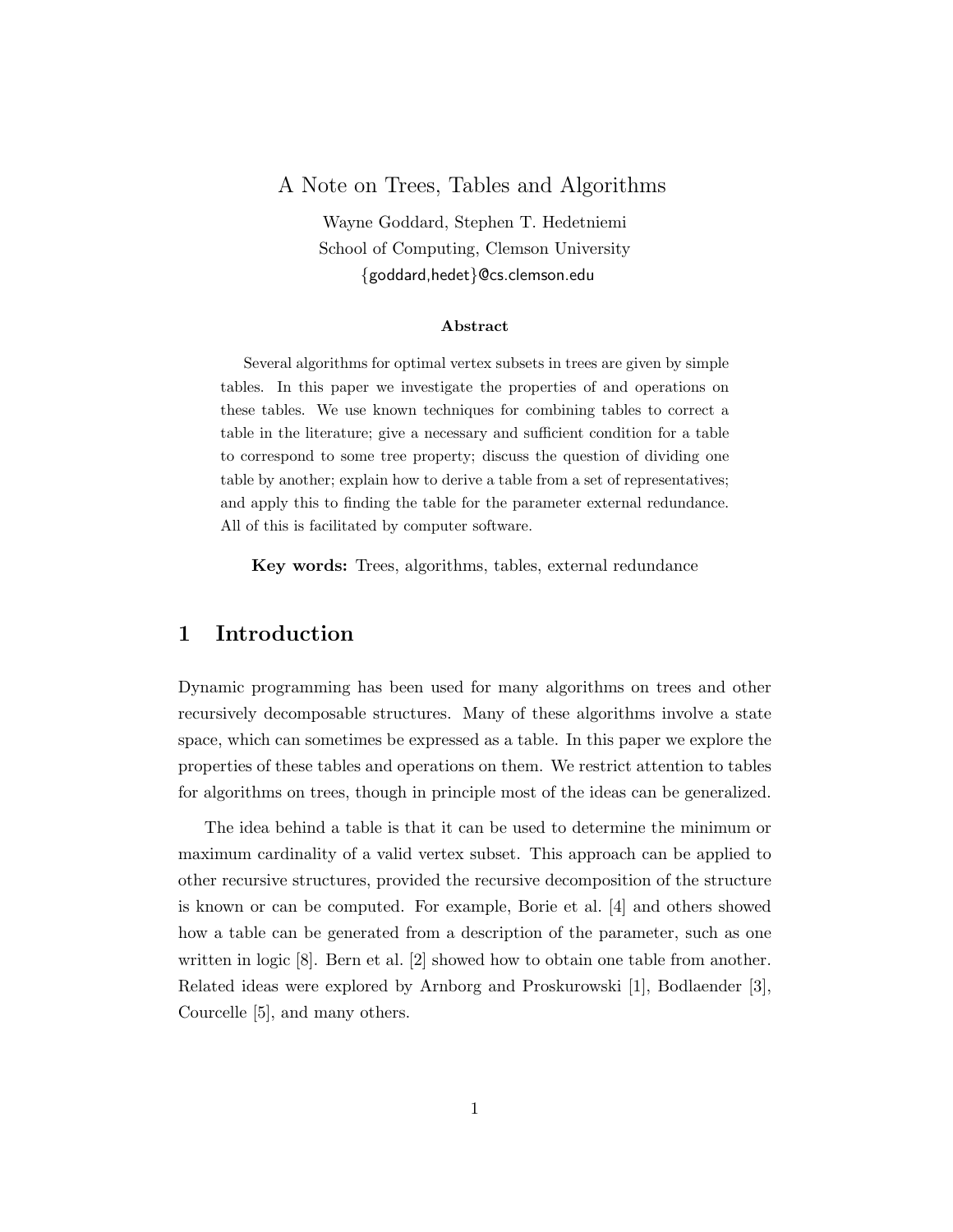#### 1.1 Tables

We define a **marked tree** as a tree in which some subset of the vertices is marked. We define a *tree set-property*  $P$ , or simply a *property*, as a subset of the marked trees. Alternatively, one could define a property as a boolean predicate. For example, independence is the property where no two adjacent vertices are marked.

We next consider a way of building a tree. A rooted tree  $(T, r)$  is a tree T in which some vertex r is labeled the root. Given two rooted marked trees  $(T_1, r_1)$ and  $(T_2, r_2)$ , one forms the rooted marked tree  $(T_1, r_1) \odot (T_2, r_2)$  by adding an edge between  $r_1$  in  $T_1$  and  $r_2$  in  $T_2$  and making  $r_1$  the root. We call  $T_1$  the parent and  $T_2$  the child. This is illustrated in Figure 1.



Figure 1: The combination of two trees.

Let  $M$  be the set of all rooted marked trees. We define a *tree congruence* of index k as a partition of M into k classes numbered 0 to  $k-1$ , such that the corresponding equivalence relation ∼ is a congruence under the above binary operation. That is, if  $(T_1, r_1) \sim (T_2, r_2)$ , and  $(U, s)$  is any rooted tree, then  $(T_1, r_1)\odot(U, s) \sim (T_2, r_2)\odot(U, s)$  and  $(U, s)\odot(T_1, r_1) \sim (U, s)\odot(T_2, r_2)$ . Thus  $\odot$ can also be thought of as an operator on  $\{0, \ldots, k-1\}$ , and can be represented by a  $k \times k$  matrix, where the  $(i, j)$ -entry gives the congruence class of  $i \odot j$ . This we call a **table**. If one knows the classes of the marked and the unmarked singleton trees, then the table can be used to calculate the class of any tree. A table can also be thought of as a tree automaton (see [7]).

Now, given a tree congruence we can label some of the classes as **valid**. The tree set-property  $P$  associated with the congruence is the union of all valid classes of the congruence. Courcelle [5] showed that a tree set-property is given by some table if and only if the property is recognizable by a tree automaton.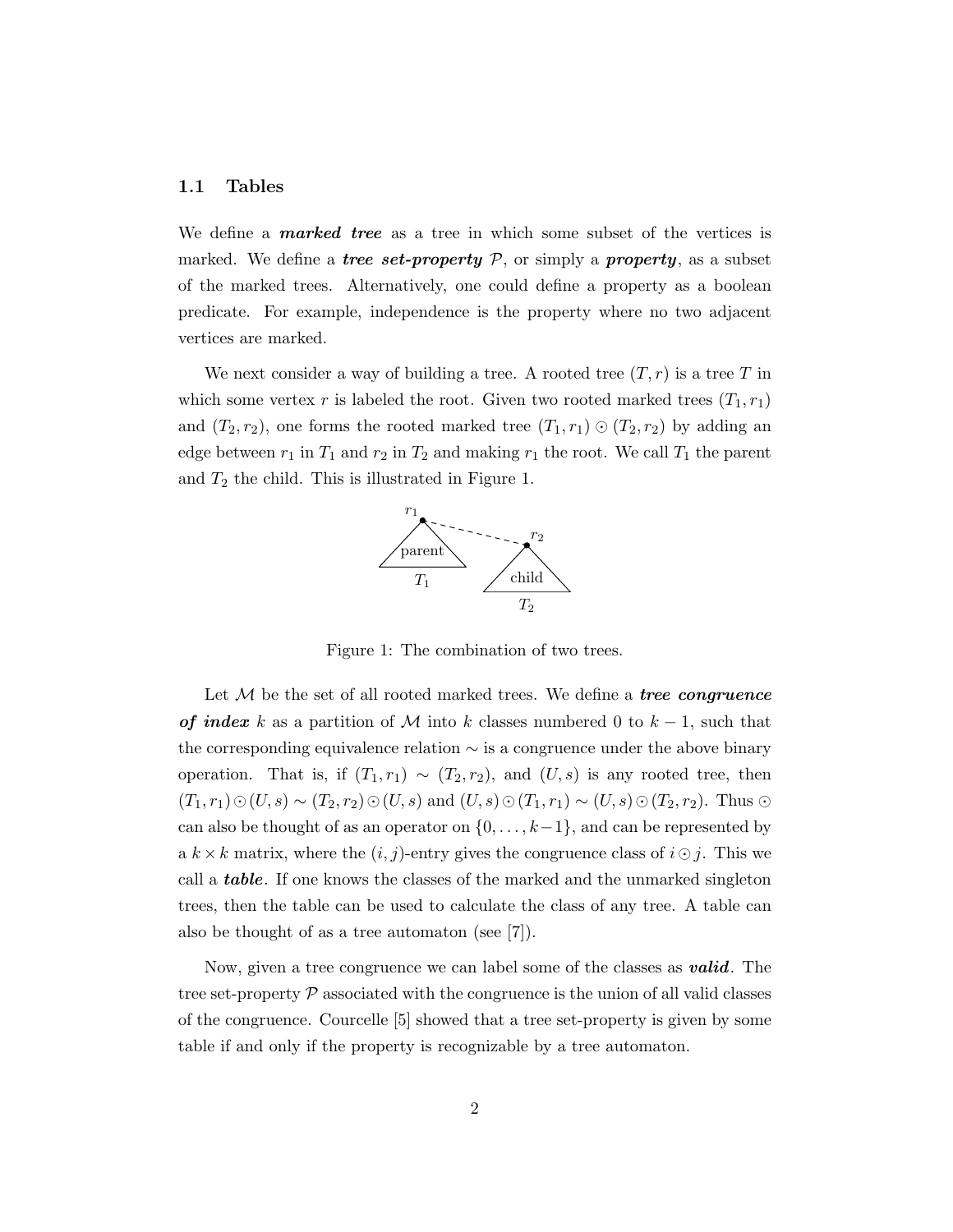#### 1.2 An example

In our examples, the class 0 is always **dead**: this means that no extension of a tree in class 0 can have the property. In particular, it follows that  $0 \odot x = x \odot 0 = 0$  for every class x. In our tables, the class 0 is suppressed and replaced by  $-$ . Further, the unmarked singleton tree is always in class 1 and the marked singleton tree is always in class 2.

EXAMPLE 1. Recall that a **dominating set** in a graph is a set  $S$  of vertices such that every vertex not in  $S$  is adjacent to a vertex in  $S$ . The known table for dominating set is given in Figure 2. In the table, class 1 corresponds to sets that dominate all vertices except the root; class 2 to dominating sets that include the root; and class 3 to dominating sets that do not include the root. Class 0 contains all other marked trees. Associated with each class we draw a representative tree of smallest order: the dark vertices are the marked ones.

For the associated algorithm, one performs a postorder traversal of the tree. At each vertex one considers the subtree rooted at that vertex and calculates the triple  $(f_1, f_2, f_3)$ , where  $f_i$  is the minimum cardinality of a set in class i. The table provides a recursive formula. At the end, one looks at the triple for the overall root and the domination number is the minimum of  $f_2$  and  $f_3$ .

#### 1.3 Contribution

In this paper we proceed as follows. In Section 2 we review the techniques of Bern et al. [2], and use them to correct a table in the literature. In Section 3, we give a necessary and sufficient condition for a table to correspond to some tree set-property. In Section 4, we introduce the question of dividing one table by another, which sheds light on the so-called domination chain. In Section 5 we explain how to construct a table from a set of representatives and apply this technique to finding the table for the parameter external redundance.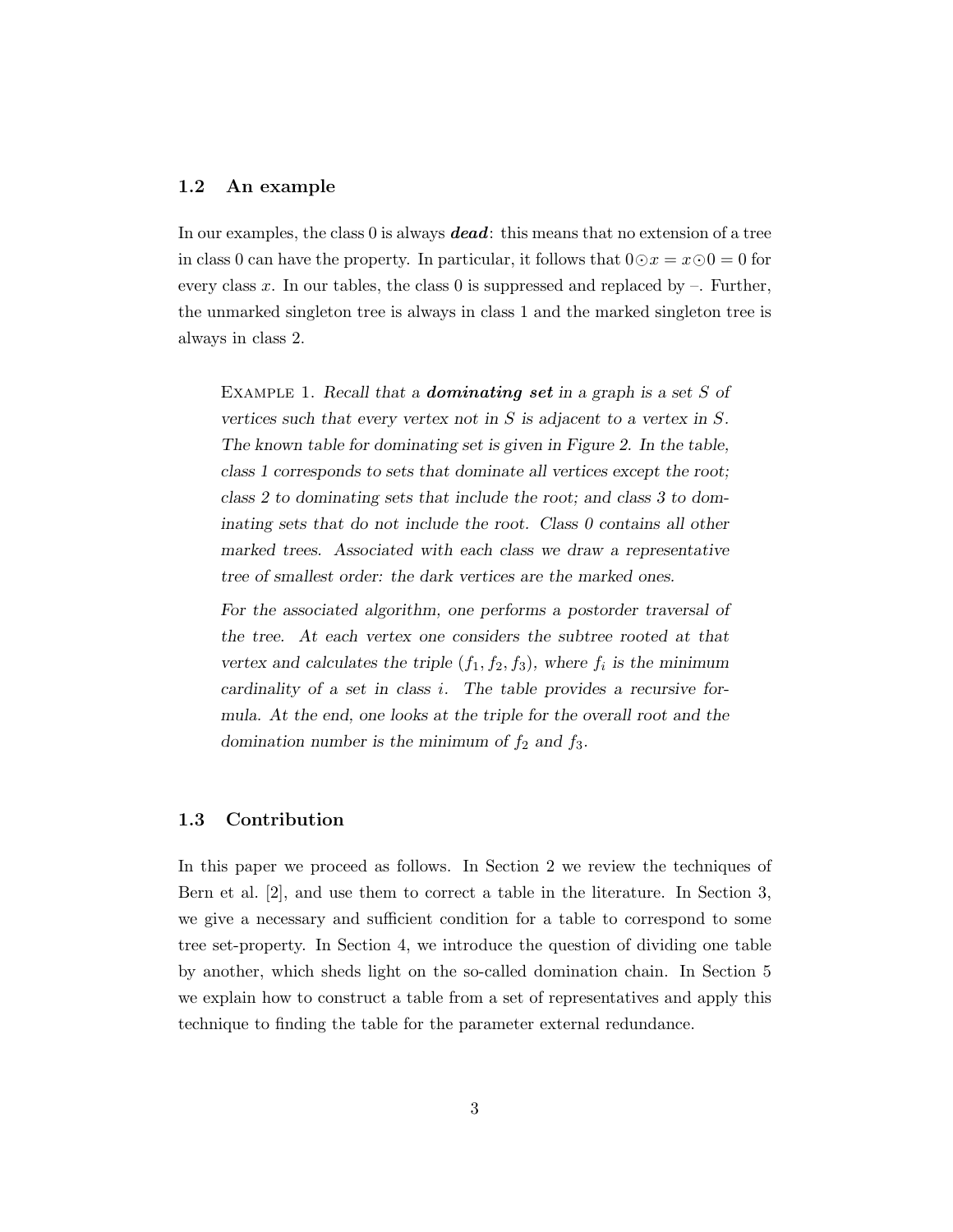

Figure 2: The table for domination.

# 2 New Tables From Old

Some of the questions we consider involve operations on tables. So we now review the known techniques to produce tables from existing tables. Almost all of the machinery in this section was given in Bern et al. [2], and mirrors techniques in finite automata. As an example, we correct a mistake in the literature.

## 2.1 Shrinking tables

As Bern et al. [2] pointed out, one can apply operations to try to shrink a table. These include:

- *Discard empty classes*. The nonempty classes can be found by a search from the base classes, the two classes containing singleton trees.
- Merge equivalent classes. Two classes  $a$  and  $b$  are **equivalent** if no matter what sequence of operations ⊙ one performs (on the right or left), the result starting from  $a$  is valid iff the result starting from  $b$  is valid. These can be identified using ideas similar to finite-state machine minimization.

These algorithms run in time polynomial in the number of classes [2].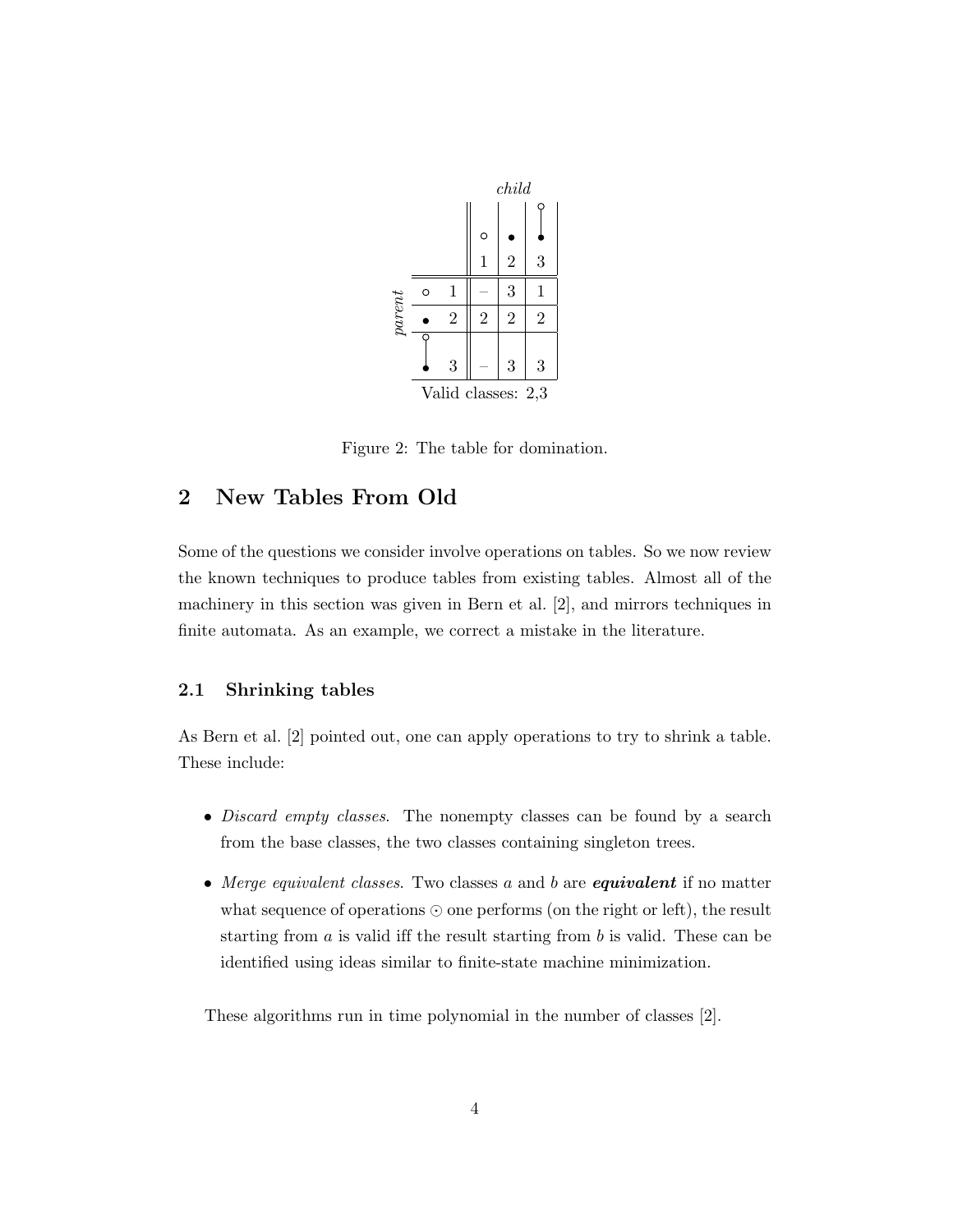#### 2.2 Product tables

Bern et al. [2] showed how to obtain new tables from old ones. For example, if one has two properties  $\mathcal{P}_1$  and  $\mathcal{P}_2$  with tables  $T_1$  and  $T_2$ , one obtains the table for the intersection property  $\mathcal{P}_1 \cap \mathcal{P}_2$  by taking the Cartesian product of the tables (equivalent to the product construction from finite-state machines). If the two tables are of sizes  $a \times a$  and  $b \times b$ , then the new table starts out at size  $ab \times ab$ , but one may then shrink it as above.

We note here that one can also obtain the table for the union  $P_1 \cup P_2$  if one wants.

Here is an example that corrects a mistake in the literature.

EXAMPLE 2. A dominating set  $S$  is a **restrained dominating set** if every vertex outside S has also a neighbor outside  $S$ . For example, the entire vertex set is always a restrained dominating set. This property was introduced in [6].

That paper gives a table for the property. But, as its authors subsequently noticed, there is an error. It turns out that one class should actually be split into two. To obtain the correct table, it is sufficient to compute the table for restrained-ness, and take its product with the table for domination, given in Example 1. These tables are given in Figure 3.

As in many tables, one can give each class an English description. Here, in all classes the condition of an unmarked vertex having both a marked and an unmarked neighbor is true at all vertices other than the root. The class describes the root:

- (1) Root is out, and has no neighbor;
- (2) Root is in;
- (3) Root is out and has only marked neighbors;
- (4) Root is out and has only unmarked neighbors;
- (5) Root is out and has both a marked and an unmarked neighbor.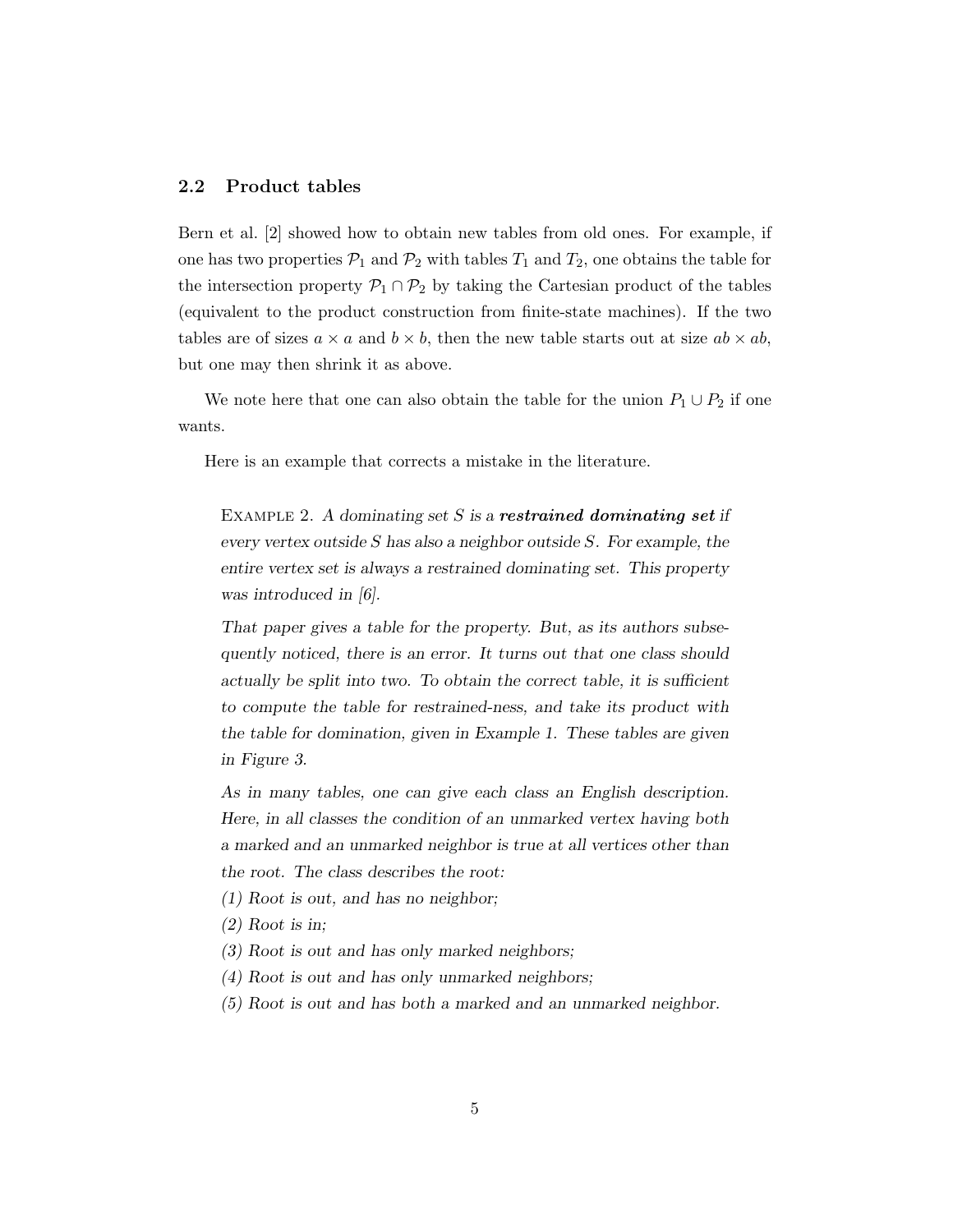

Figure 3: The tables for restrained-ness and restrained domination.

## 2.3 Minimal and maximal tables

Another table operation involves going from a given property to the 1-minimal or 1-maximal version of the property. Recall that a  $P$ -set is 1-minimal if removing any one vertex changes the set to not being a  $P$ -set, and **1**-maximal if adding any one vertex changes the set to not being a  $P$ -set. Bern et al. [2] observed that to determine if a given tree  $T$  is 1-maximal or 1-minimal, all one needs to calculate is: (a) what class  $T$  is in; and (b) what classes  $T$  can be in if a vertex is added or removed. It follows that in the table for 1-maximal or 1-minimal, each class is defined by an old class and a subset of the old classes. Thus the resulting table can be exponential in the size of the original table.

## 2.4 Testing a property for being hereditary

Recall that a set-property is *hereditary* if it is closed under subsets. Given a table for a property, one can quickly determine if a property is hereditary or not. What one actually has to check is whether changing a marked vertex to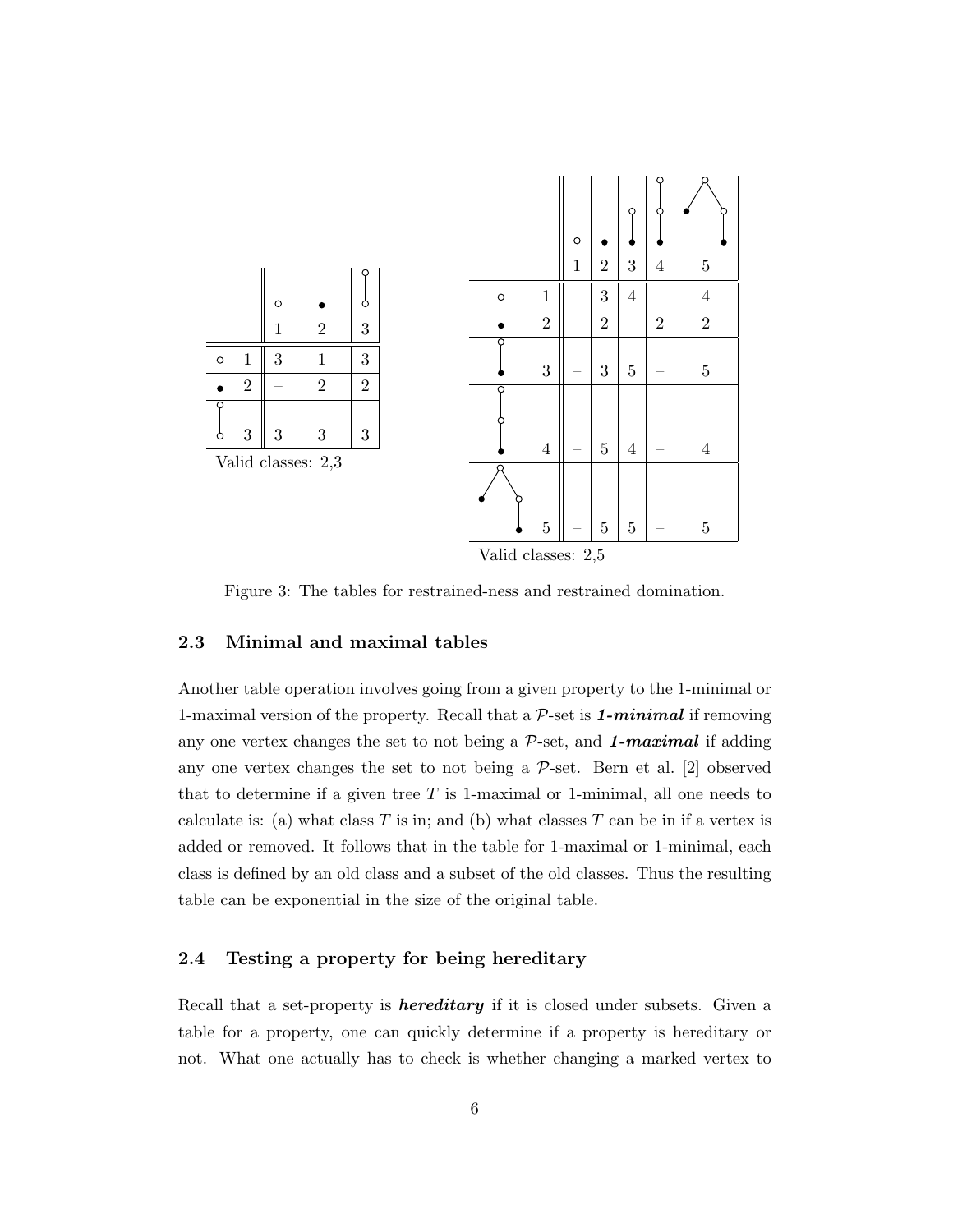an unmarked vertex can change the tree from being valid to invalid. To do this, one determines the complete list of all possible class changes that can result from unmarking a vertex. One starts with the change of class  $2 \rightarrow 1$  (singleton marked to singleton unmarked tree); adds all changes  $2 \odot i \rightarrow 1 \odot i$  etc.; and then takes the transitive closure of this list.

Another approach is based on the fact that the condition of being hereditary is equivalent to the empty set being the only 1-minimal set. So one can calculate the table for 1-minimality and answer the question. But the above algorithm is polynomial-time, whereas minimality finding takes potentially exponential time.

## 2.5 Comparing two properties

We say that a property  $\mathcal{P}_1$  is more general than property  $\mathcal{P}_2$  if every graph/tree having property  $\mathcal{P}_2$  also has property  $\mathcal{P}_1$ . This test can be implemented by constructing the property that is the intersection of  $\mathcal{P}_2$  and the complement of  $\mathcal{P}_1$ , and testing for nonemptiness. This can be automated: the intersection is given by the product construction described above, and the complement essentially involves swapping the valid and invalid classes. This approach can easily be extended to do equality testing.

## 3 Feasible Tables

In this section we resolve the following question: Given a matrix that purports to be the table for an undisclosed tree set-property, can one check that it is indeed a legitimate table? That is, we are presented with a table and a choice of which classes are valid, and want to know whether the matrix always assigns the same class to a rooted tree no matter how one builds it, and the same validity to a tree no matter where one roots it.

Theorem 1 A table corresponds to some tree set-property if and only if the following two conditions are met:

1. The table is "right commutative": that is, for all classes  $x, y, z$ :  $(x \odot y) \odot z = (x \odot z) \odot y.$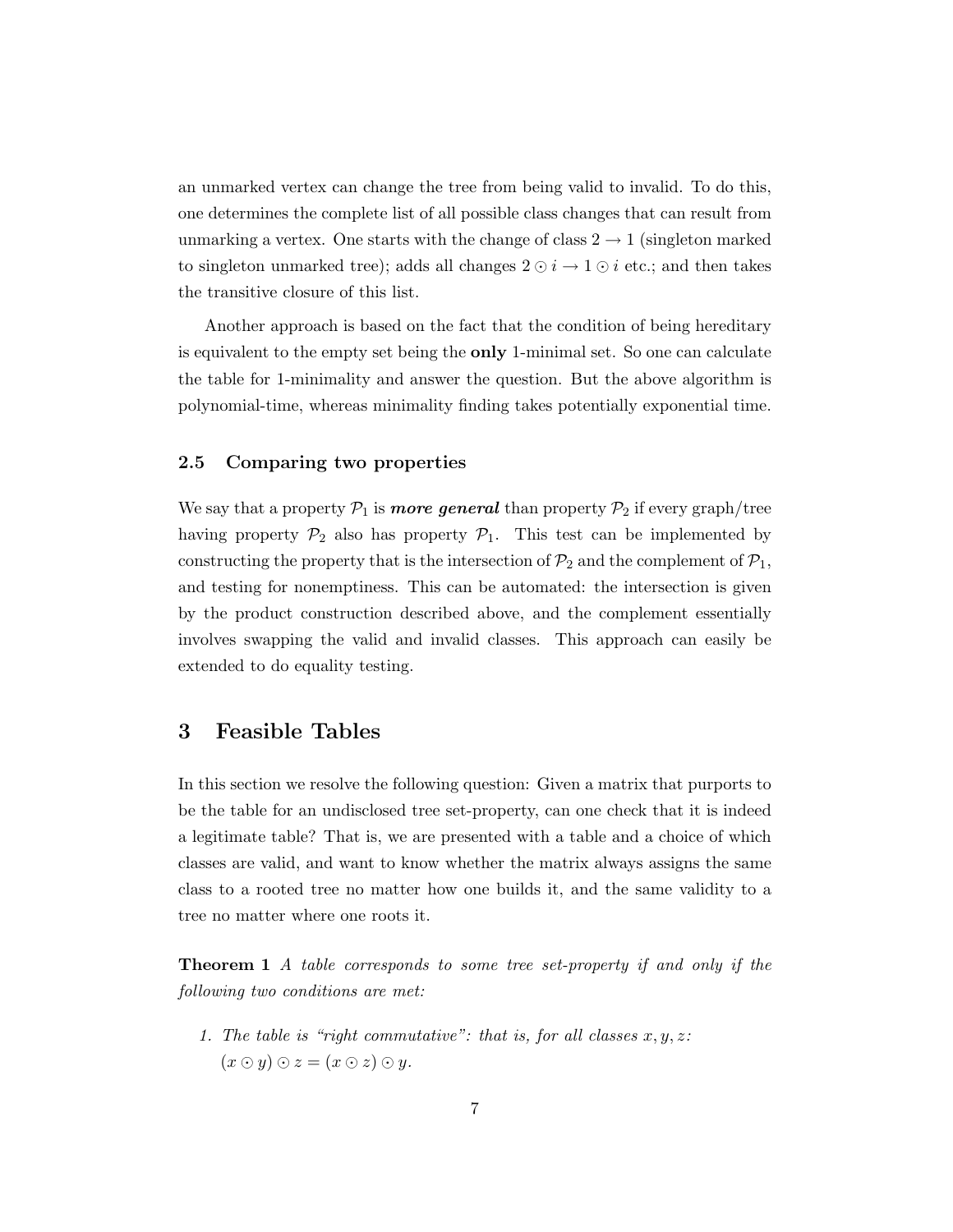2. The table is "boolean symmetric": that is, for all classes  $x, y$ :  $x \odot y$  is valid iff  $y \odot x$  is valid.

Proof. We first observe that the two conditions are necessary for a tree setproperty. Condition 1 says that if we attach two children to the root vertex, then the order of the attachment does not matter. Condition 2 says that if we combine two trees, then which one becomes the root does not matter as far as to the validity of the overall tree.

So we now show that it is sufficient to test the table for these properties.

**Lemma 1** Condition 1 ensures that no matter what sequence of operations one uses to produce a given rooted tree, one will get the same value of the operator  $\odot$ .

**PROOF.** The proof is by induction on the size of the tree. Let r be the root of the tree, and  $c_1, \ldots, c_t$  its children. Note that the combination operation of trees affects the child-set of only the root. That is, before a vertex  $c_i$  becomes the child of r, the subtree rooted at  $c_i$  must be completely built. Hence, we may assume that one produces all the child subtrees first. By the inductive hypothesis, the class of these child subtrees is uniquely determined.

Now, the remaining operations are to start with the singleton root, and combine in some order all its children. Say the root has class  $x$ , and the children have classes  $y_1, \ldots, y_t$ . We claim that the condition of right commutativity ensures that the product  $x \odot y_{a_1} \odot \ldots \odot y_{a_t}$  evaluated from left to right is the same irrespective of the order of the  $y_i$ . The proof is that one can by repeated application of Condition 1, shuffle  $y_1$  to the first multiplicand, and then  $y_2$  and so on. Hence the product is uniquely determined.  $\Box$ 

Lemma 2 The two conditions ensure that no matter what root we choose and no matter what sequence of operations we use to produce the rooted tree, we will always get the same validity of the tree.

**PROOF.** It suffices to show that the validity value for root  $r_1$  and for root  $r_2$  are the same provided  $r_1$  and  $r_2$  are adjacent. For one can then iterate through the tree moving the root to any desired vertex.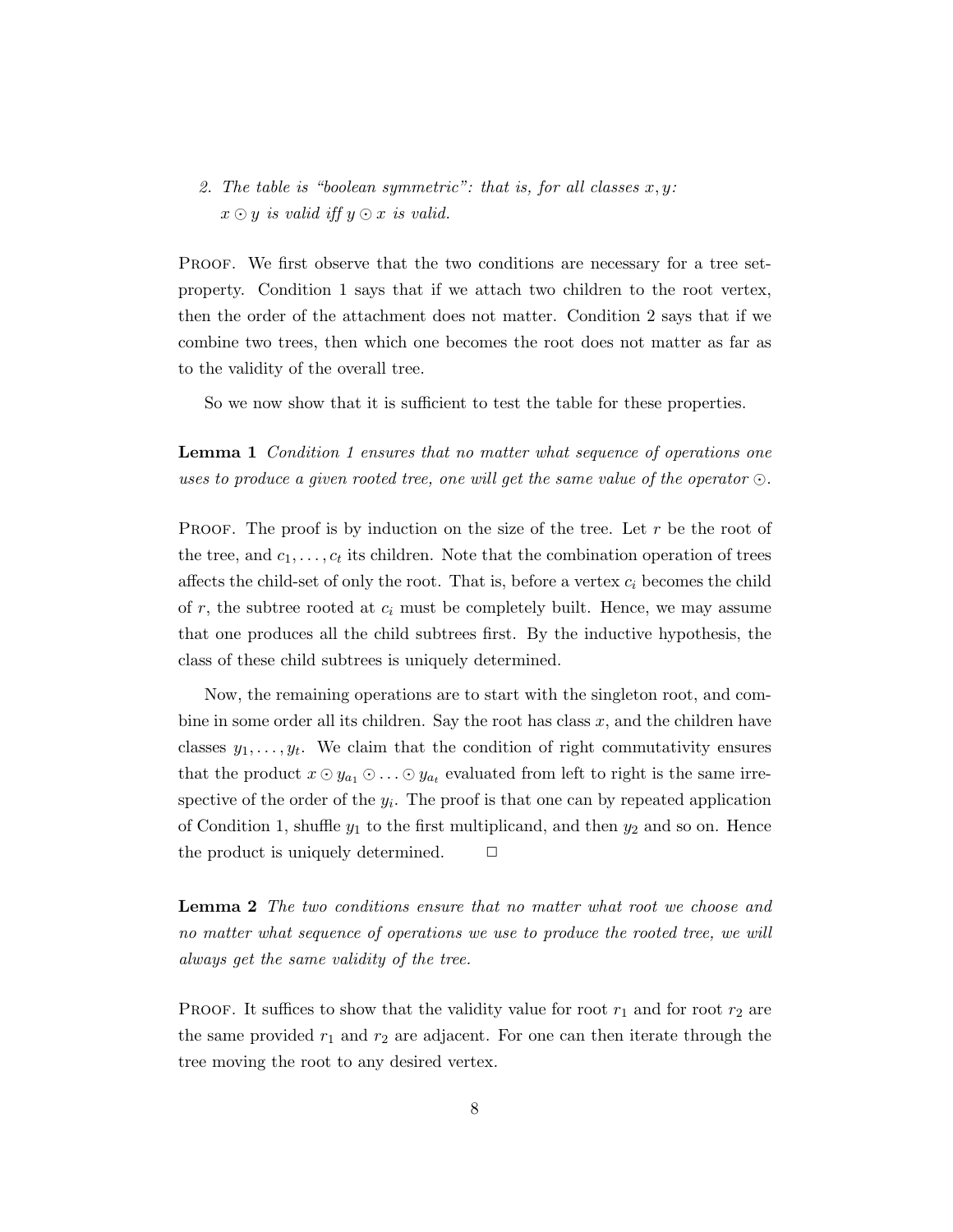If we split the tree at the edge  $e = r_1 r_2$ , we get two rooted trees. By the previous lemma, the class of these two rooted trees is uniquely determined. The class of the overall tree is determined as the ⊙ of the two values of the two subtrees. The overall validity is then the same, by Condition 2.  $\Box$ 

This completes the proof of Theorem 1.  $\Box$ 

This theorem clearly provides an  $O(n^3)$  algorithm to test whether a given table is feasible or not.

## 4 Division Tables

In this section we consider the problem of division in tables. This we use to shed light on the so-called domination chain.

Recall that the domination chain is:

$$
ir \le \gamma \le i \le \beta \le \Gamma \le IR
$$

where  $ir$  and  $IR$  are the smallest and largest cardinality of a maximal irredundant set;  $\gamma$  and  $\Gamma$  are the smallest and largest cardinality of a minimal dominating set; and i and  $\beta$  are the smallest and largest cardinality of a maximal independent set. A set S is **irredundant** if for every vertex  $v \in S$  there is a **private neighbor**  $w_v$ ; that is,  $w_v$  is dominated by v but by no other vertex of S (a vertex can be its own private neighbor). A set S is externally redundant if  $\forall v \in V - S$  $\textit{pnc}(S \cup \{v\}) \le \textit{pnc}(S)$ . The parameter  $\textit{pnc}(S)$  (private neighbor count) gives the number of vertices in  $S$  that have private neighbors. For a discussion of this, see [9].

### 4.1 The definition of division

It has been said that domination can be defined as that property that makes a maximal independent set maximal. So one can ask the question: what properties P have the property that  $\mathcal{P} \cap \mathcal{I} = \mathcal{M}\mathcal{I}$ , where I is the property of being an independent set and  $\mathcal{M}$  the property of being a maximal independent set.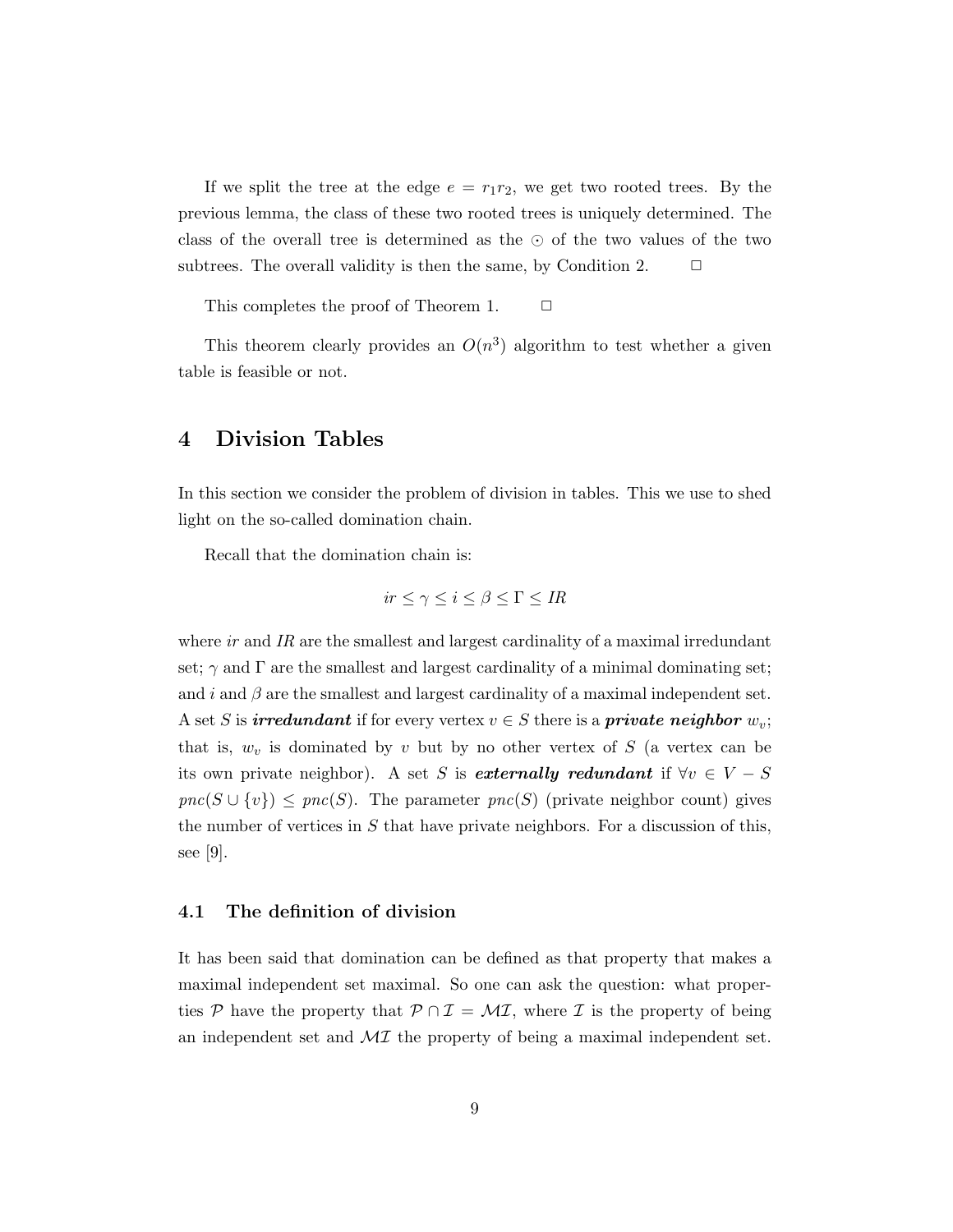Clearly,  $P$  equals domination will do. But so will  $P$  being  $\mathcal{M}I$  itself. This suggests we should define  $\mathcal{A}/\mathcal{B}$ , where  $\mathcal{A}$  and  $\mathcal{B}$  are table properties, as the most general property C such that  $C \cap B = A$ .

But, the most general property  $\mathcal C$  that combined with independence gives maximal independence is not domination. Indeed, the property C is simply  $\overline{\mathcal{I}} \cup$  $\mathcal{M}I$ : the property of a set being either dominating or not independent or both. So maybe the correct definition of  $A/B$  is the "simplest" property C such that  $C \cap B = A$ . By simplest we mean that it has the fewest classes possible.

It is easy to show that any property  $\mathcal C$  that turns independence into maximal independence has at least three live classes. And if it has three live classes, then it has the form given in Figure 4.

|   |                    | $\circ$        |                |                |  |  |  |  |  |  |  |
|---|--------------------|----------------|----------------|----------------|--|--|--|--|--|--|--|
|   |                    | 1              | $\overline{2}$ | 3              |  |  |  |  |  |  |  |
| O | 1                  |                | 3              | 1              |  |  |  |  |  |  |  |
|   | $\overline{2}$     | $\overline{2}$ | ??             | $\overline{2}$ |  |  |  |  |  |  |  |
|   | 3                  |                | 3              | 3              |  |  |  |  |  |  |  |
|   | Valid classes: 2,3 |                |                |                |  |  |  |  |  |  |  |

Figure 4: The simplest table  $P$  such that  $P \cap \mathcal{I} = \mathcal{MI}$ .

It is not hard to show that there are only two possible choices for the missing entry: – gives maximal independence itself, and 2 gives domination. This suggests the following definition:

For tables A and B, we define  $A/B$  as the property C with the fewest classes such that  $C \cap B = A$  and, subject to this, the property that is the most general.

However, it turns out that  $\mathcal C$  does not have to be unique, as we see next.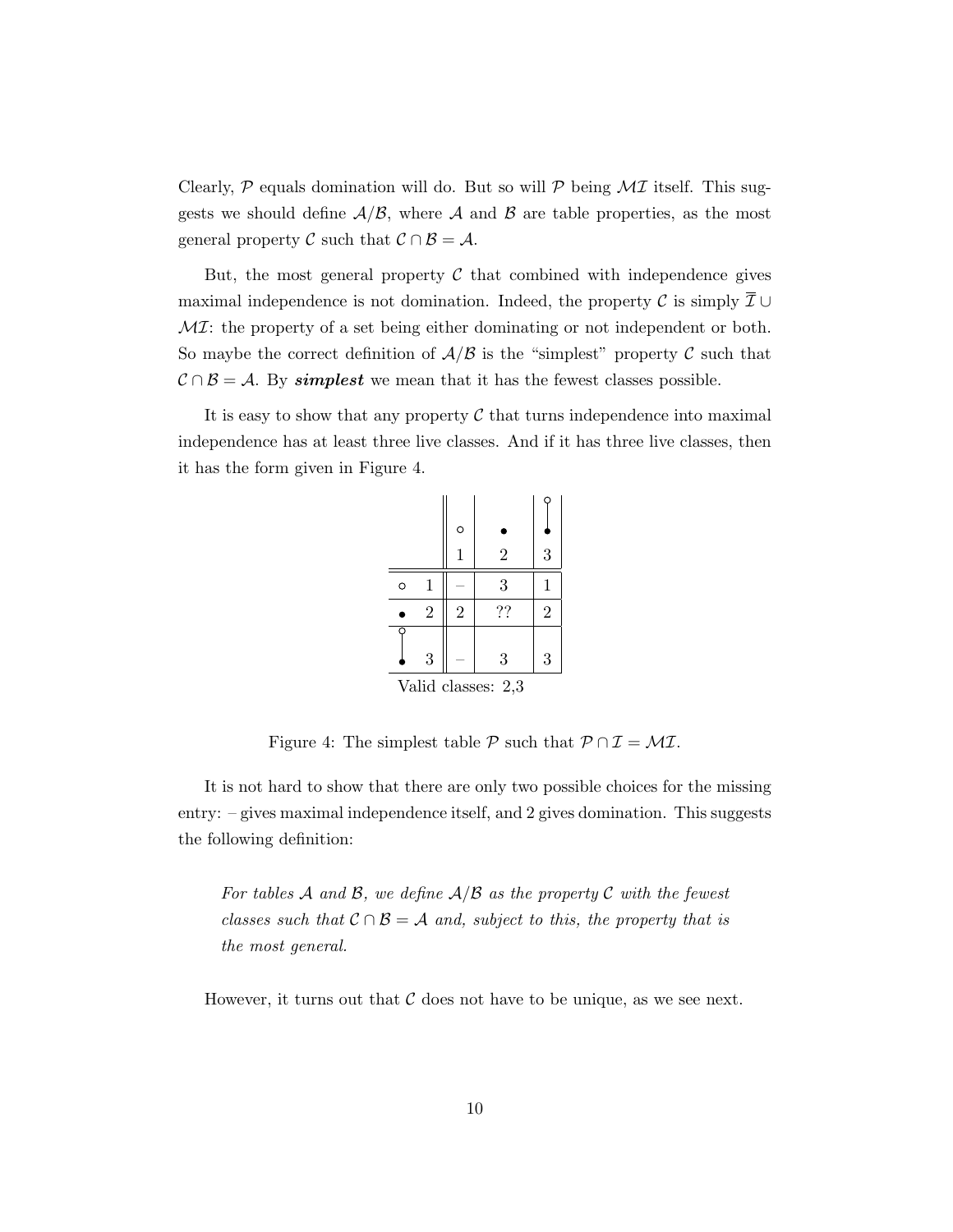#### 4.2 Application to the domination chain

Irredundance is said to be the added condition that makes a dominating set minimal. Again, we can ask: what is the simplest table whose intersection with domination gives minimal domination?

It turns out that the minimum size is the size of the minimal domination table, namely six live classes. We enlisted a computer to do the search. For the search, one needs the characterization of feasible tables given earlier in Theorem 1. The search showed that there are three tables of minimum size that work. One is minimal domination itself, one is irredundance, and one is new. (The new one does not appear to correspond to an interesting property.) Further, irredundance is more general than both of the other two properties. That is, minimal domination divided by domination gives irredundance.

Now, external redundance has been claimed [9] to be the added condition that makes an irredundant set maximal. Again using a computer search, we applied this procedure to determine the simplest table that makes an irredundant set maximal. Again the smallest table is the size of maximal irredundance (which is 20 live classes), and it turns out that there are 24 candidate simplest tables. However, when one asks for the most general property:

there are three simplest properties that are not subsets of other properties, and none of these is external redundance.

One can check that these are not external redundance by exhibiting a tree that the table claims is valid but is not externally redundant, or vice versa. We discuss the actual table for external redundance below.

Although external redundance is not closed under taking supersets or subsets, unlike domination, independence and irredundance, one could then apply the same question, asking for that property which makes external redundance minimal, but the computations seem intractable.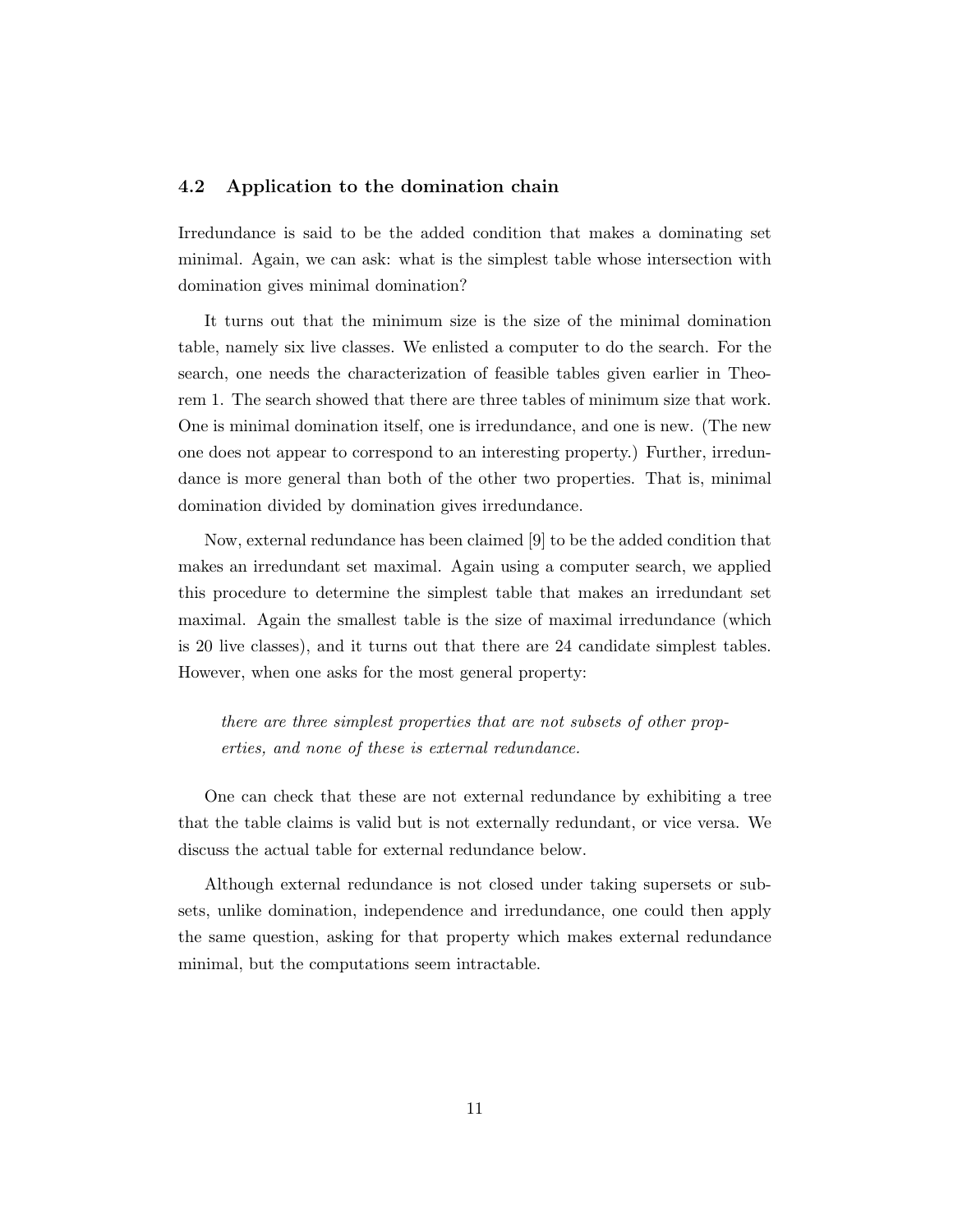## 5 Representatives and Tables

In this section we revisit the construction and verification of a table. We show that some parts of this can be automated if one has an oracle for the property. We apply this to support our claim of what the table for external redundance is.

### 5.1 Independent trees

Suppose we have an alleged table for some property  $\mathcal P$  and an alleged representative  $T_i$  from each class. If we take the table and replace each class by its claimed truth value, we get a truth table. One can think of each row and column as a boolean vector. It is straightforward to see that:

**Lemma 3** Let  $\vec{r}_k$  and  $\vec{c}_k$  denote the row and column of the truth table corresponding to representative  $T_k$ . If these vectors are correct for each  $T_k$  according to the oracle for P, and the pairs  $(\vec{r}_k, \vec{c}_k)$  are distinct, then the representatives are in different classes for any tree congruence for P.

## 5.2 From representatives to a table

The same idea can be used to produce the table from a list of representatives. This is based on the fact that two rooted marked trees are in the same class iff they behave the same.

Suppose we have rooted marked trees  $T_1, T_2, \ldots, T_r$  known to be in different classes. One can determine the entries of the table as follows. Start by calculating for each k the boolean vectors  $\vec{r}_k$  and  $\vec{c}_k$  as the validity of  $\{T_k \odot T_s\}$  and  $\{T_s \odot T_k\}$ , as given by the oracle. Then to calculate the  $(i, j)$ -entry, one calculates  $T_{ij} =$  $T_i \odot T_j$ , combines it with each representative, and tests the result for validity using the oracle. This yields two vectors  $\vec{r}_{ij}$  and  $\vec{c}_{ij}$  where  $\vec{r}_{ij}$  gives the validity of  ${T_{ij} \odot T_s}$  and  $\vec{c}_{ij}$  the validity of  ${T_s \odot T_{ij}}_s$ . These are then compared with the set of vectors  $\vec{r}_k$  and  $\vec{c}_k$ . If all is okay, this pair  $(\vec{r}_{ij}, \vec{c}_{ij})$  will be the same as  $({\vec r}_k, {\vec c}_k)$  for a unique k. This k is the table entry.

EXAMPLE 3. Recall that a set  $S$  is externally redundant iff for all  $v \notin S$ , either v will have no private neighbor if added to S, or adding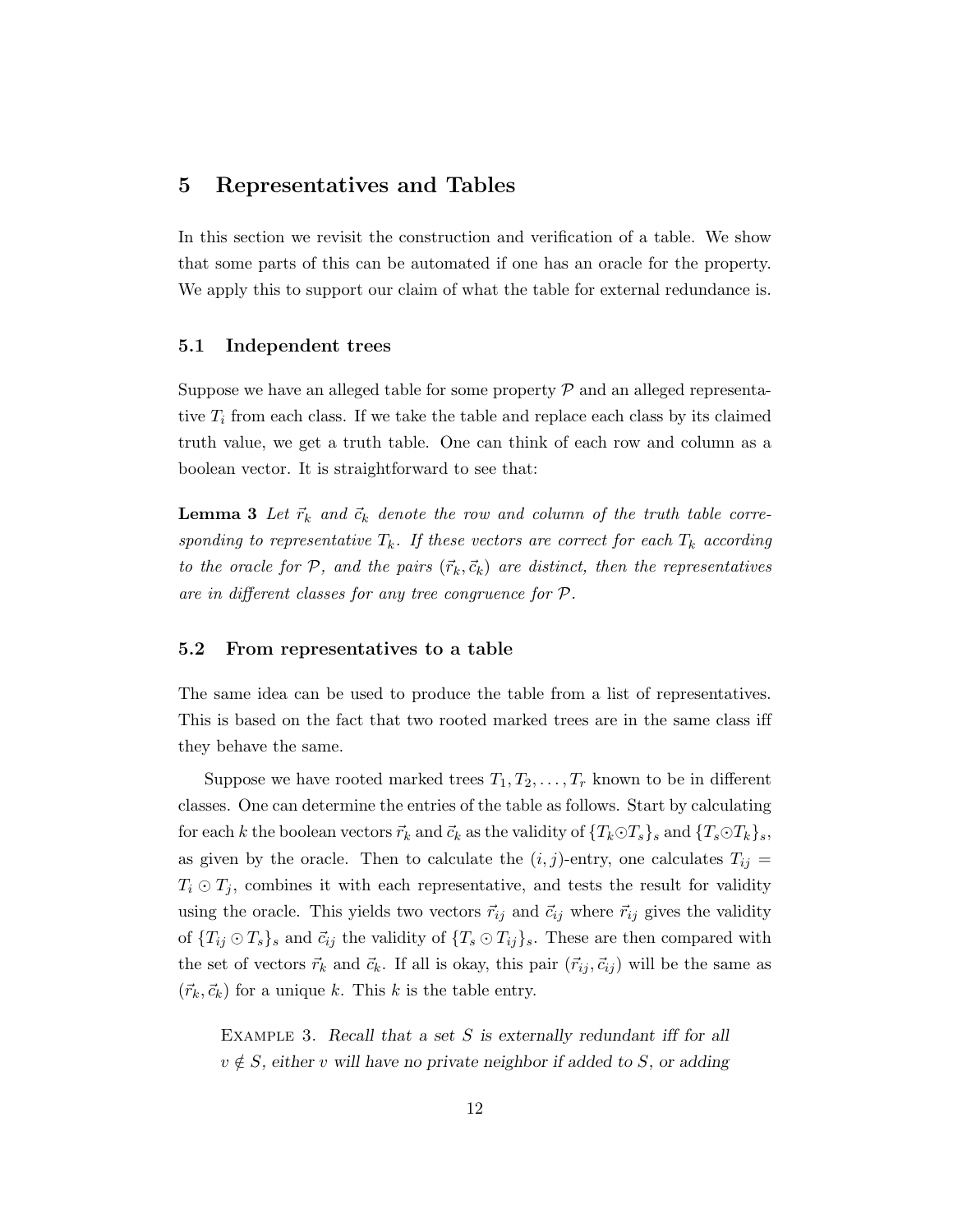v to S will destroy all private neighbors of some vertex in S. In Figure 5 is a list of 23 representatives for external redundance and in Figure 6 is a claimed table for the property.

We used computer code and Lemma 3 to show that the 23 representatives are independent with respect to the property external redundance. We also used computer code to produce this table from the set given in Figure 5. From the above discussion, the table is correct IF the 23 live classes are indeed all.

It is to be noted that this process was facilitated by the computer software, written in Java. Earlier lists were incomplete or sometimes had two equivalent representatives. Running the above table-generating algorithm showed that certain table-entries could not be uniquely specified or that the table did not satisfy the feasibility criterion. This helped us to identify the missing classes.

We believe that the table for external redundance is correct. For a proof of this, it would be sufficient to prove that none of the classes needs to be divided. This is a lengthy and tedious argument and is omitted.

Thus we have shown how to automate the process of going from representatives to a table, and how software can assist in obtaining the table in practice. Of course, the results of Borie et al. [4], Courcelle [5] and others say that the whole process is, at least in theory, automatable.

# 6 Further Questions

We have shown that the process of generating a table can be partially automated, and that the table can shed light on questions about the associated property. However, having such a table is rather restrictive. So it would be useful to consider equivalent structures for more general properties, or for more general graphs.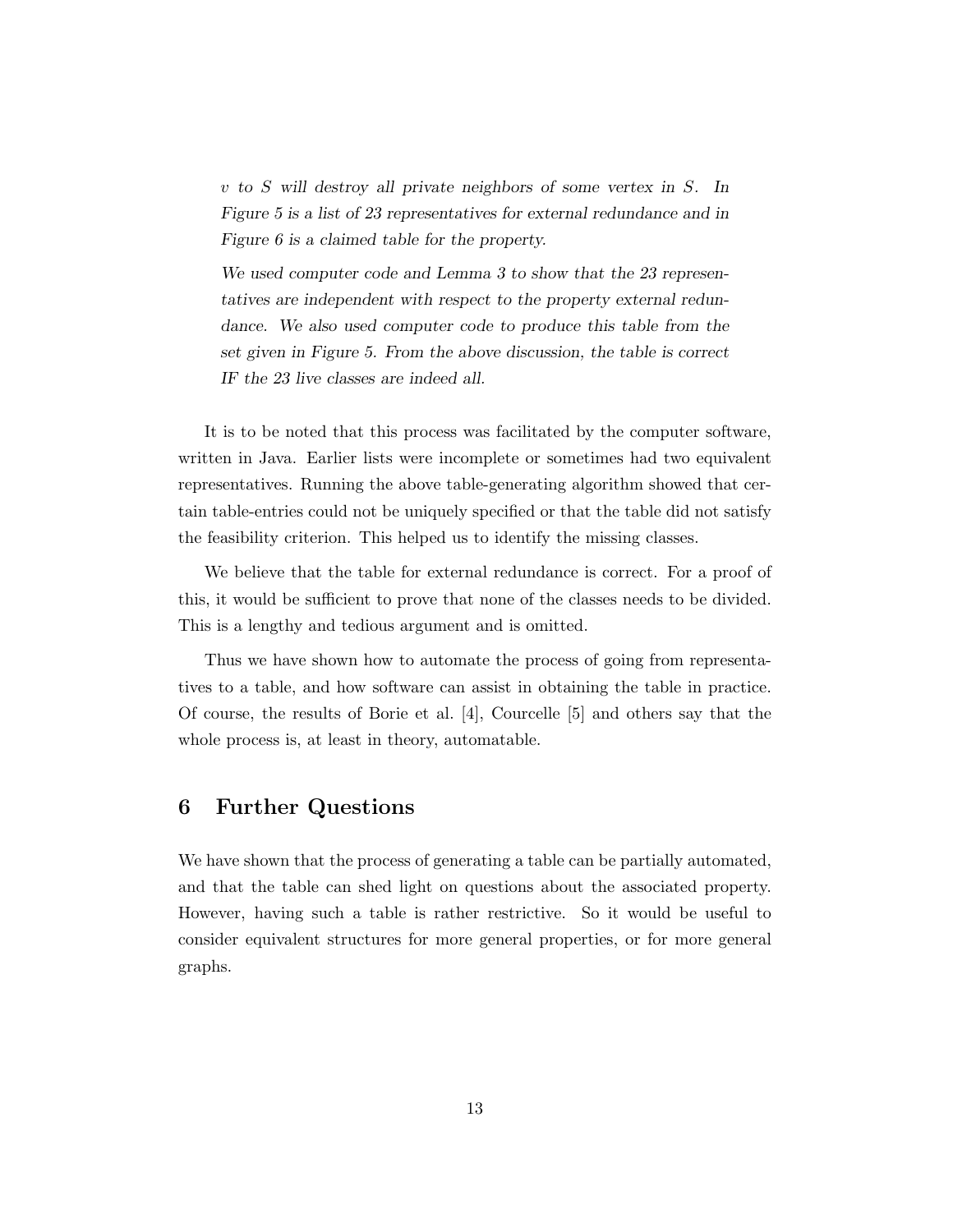

The root is not dominated

The root is out but dominated, and its descendants im-

The root is out but dominated, and its descendants impose no restrictions

Figure 5: The claimed list of live representatives for external redundance.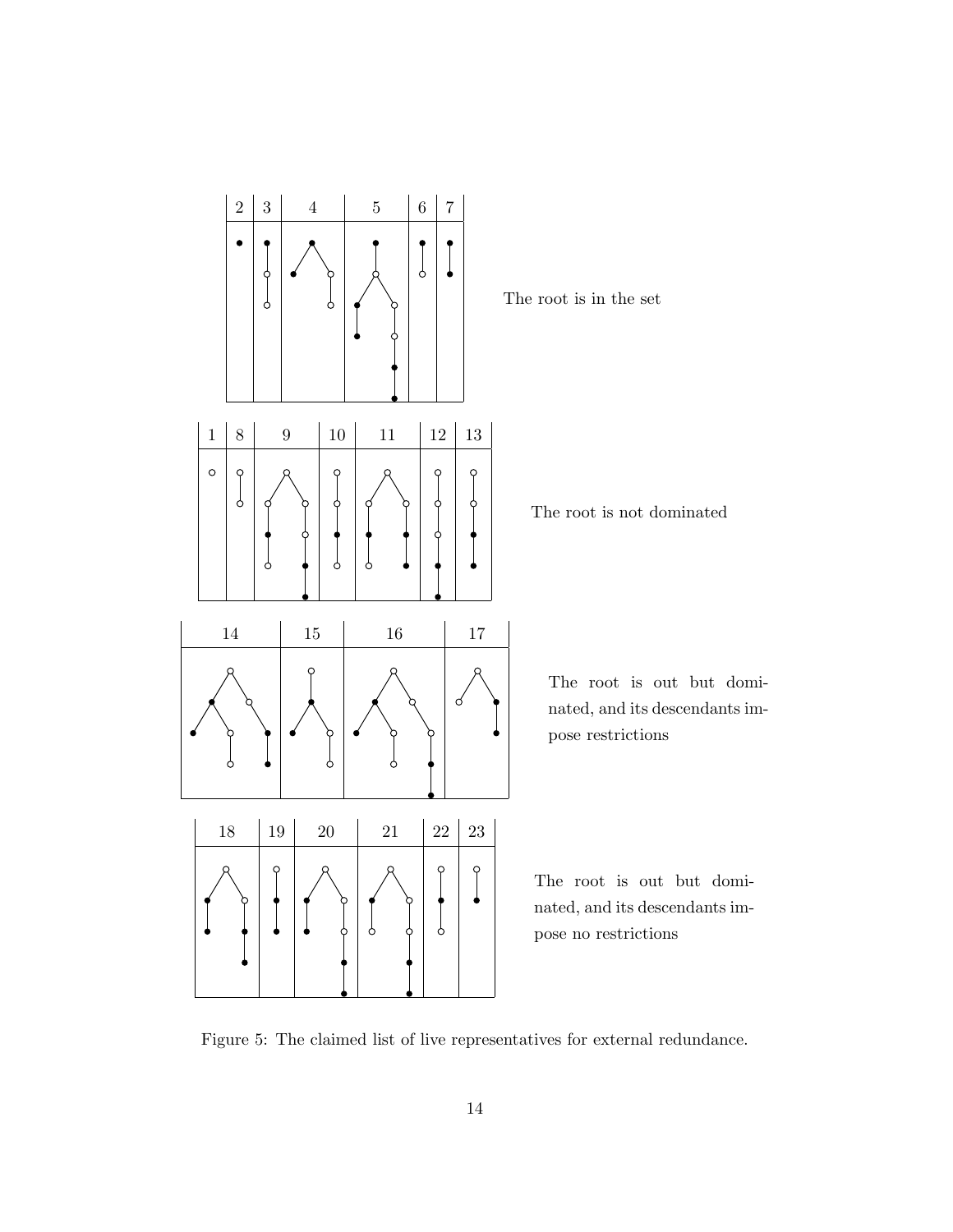|                                                                          |                 | $\circ$<br>1    | $\bullet$<br>$\overline{2}$ | $rac{1}{6}$<br>$\sqrt{3}$ | $\left \left\langle \cdot\right\rangle \right $<br>$\overline{4}$ | $\bf 5$                  | $\mathfrak{z}$<br>$\,6\,$ | I<br>7         | $\S$<br>$8\,$  | $\mathbf{r}$<br>$\boldsymbol{9}$ | $\int\limits_{0}^{\infty}$<br>10 | 0<br>0<br>0<br>0<br>11   | $-0-0-0$<br>$12\,$ | 13                                | $\frac{1}{2} \left  \int_{0}^{2} \left  \int_{0}^{2} \left  \int_{0}^{2} \left  \int_{0}^{2} \left  \int_{0}^{2} \left  \int_{0}^{2} \right  \right  \right  \right ^{2} dx \right ^{2} dx$<br>14 | 15                               | 16                       | $17\,$                   | $18\,$         | 19             | $\frac{1}{2}$ $\frac{1}{2}$ $\frac{1}{2}$<br>$20\,$ | $21\,$                                           | $\sqrt{\frac{6}{5}}$<br>$22\,$ | Į<br>$23\,$    |
|--------------------------------------------------------------------------|-----------------|-----------------|-----------------------------|---------------------------|-------------------------------------------------------------------|--------------------------|---------------------------|----------------|----------------|----------------------------------|----------------------------------|--------------------------|--------------------|-----------------------------------|---------------------------------------------------------------------------------------------------------------------------------------------------------------------------------------------------|----------------------------------|--------------------------|--------------------------|----------------|----------------|-----------------------------------------------------|--------------------------------------------------|--------------------------------|----------------|
| $\circ$                                                                  | 1               | $\overline{8}$  | 23                          |                           | 15                                                                | 14                       | 22                        | 19             |                |                                  |                                  |                          | $\overline{8}$     | 12                                |                                                                                                                                                                                                   | $\qquad \qquad -$                | $\qquad \qquad -$        | $\overline{13}$          | 13             | 13             | 13                                                  | 8                                                | 11                             | 1              |
| $\bullet$                                                                | $\overline{2}$  | $\overline{6}$  | 7                           | 7                         | 7                                                                 | $\qquad \qquad -$        | $\overline{7}$            | 7              | $\overline{3}$ | $\overline{4}$                   | $6\phantom{.}6$                  | $\overline{6}$           | $\overline{4}$     | $6\phantom{.}6$                   | $\overline{2}$                                                                                                                                                                                    | $\overline{2}$                   | $\overline{5}$           | $\overline{\phantom{0}}$ | $\overline{2}$ | $\overline{2}$ | $\overline{5}$                                      | $\overline{5}$                                   | $\overline{2}$                 | $\overline{2}$ |
| $\frac{1}{\sqrt{2}}$                                                     | 3               |                 | $\overline{4}$              | 4                         | $\overline{4}$                                                    |                          | $\overline{4}$            | 4              |                |                                  |                                  |                          |                    | $\overline{\phantom{0}}$          | $\boldsymbol{3}$                                                                                                                                                                                  | $\boldsymbol{3}$                 | $\overline{\phantom{0}}$ |                          | $\sqrt{3}$     | $\sqrt{3}$     |                                                     |                                                  | $\sqrt{3}$                     | $\sqrt{3}$     |
|                                                                          | $\overline{4}$  |                 | $\overline{4}$              | 4                         | $\overline{4}$                                                    |                          | $\overline{4}$            | $\overline{4}$ |                |                                  |                                  |                          |                    |                                   | $\overline{4}$                                                                                                                                                                                    | $\overline{4}$                   | $\overline{\phantom{a}}$ |                          | $\overline{4}$ | $\overline{4}$ |                                                     |                                                  | $\overline{4}$                 | $\overline{4}$ |
| $\begin{array}{c} \n\downarrow \\ \downarrow \\ \downarrow\n\end{array}$ | $\overline{5}$  |                 |                             |                           |                                                                   |                          |                           |                |                |                                  |                                  |                          |                    | $\hspace{1.0cm} - \hspace{1.0cm}$ | $\bf 5$                                                                                                                                                                                           | $\bf 5$                          | $5\,$                    |                          | $\bf 5$        | $\bf 5$        | 5                                                   | $\bf 5$                                          | $5\,$                          | 5              |
|                                                                          | $\sqrt{6}$      | $\,6\,$         | $\,6\,$                     | $\,6\,$                   | $\,6\,$                                                           | $\overline{\phantom{m}}$ | $\,6\,$                   | $\,6\,$        |                |                                  | $\,6\,$                          | $\,6\,$                  |                    | $\,6$                             | $\,6\,$                                                                                                                                                                                           | $\,6\,$                          | $\overline{\phantom{0}}$ |                          | $\,6\,$        | $\,6$          |                                                     |                                                  | $\,6\,$                        | $\,6\,$        |
| $rac{1}{\sqrt{2}}$                                                       | $\overline{7}$  | $6\phantom{.}6$ | $\overline{7}$              | $\overline{7}$            | $\overline{7}$                                                    |                          | $\,7$                     | $\overline{7}$ | $\overline{4}$ | $\overline{4}$                   | $\,6$                            | $\,6\,$                  | $\,4\,$            | $\,6$                             | $\overline{7}$                                                                                                                                                                                    | $\overline{7}$                   |                          |                          | $\overline{7}$ | $\overline{7}$ |                                                     |                                                  | $\,7$                          | $\,7$          |
|                                                                          | 8               | $8\,$           |                             |                           | $\equiv$                                                          | $\equiv$                 | $\equiv$                  | 17             |                |                                  | $\overline{\phantom{0}}$         |                          | 8                  | $8\,$                             | $\frac{1}{2}$                                                                                                                                                                                     | $\qquad \qquad -$                | $\overline{\phantom{0}}$ | $8\,$                    | $8\,$          | $8\,$          | $8\,$                                               | $8\,$                                            | $8\,$                          | $8\,$          |
| $\frac{1}{\sqrt{2}}$                                                     | $\,9$           | 8               | $23\,$                      |                           | 16                                                                | 14                       | 21 20                     |                |                |                                  | -                                | $\overline{\phantom{0}}$ | $8\,$              | 9                                 |                                                                                                                                                                                                   | $\overline{\phantom{m}}$         |                          | 10                       | 10             | 10             | 10                                                  | $8\,$                                            | 9                              | 9              |
| $\begin{bmatrix} 1 \\ 1 \\ 1 \end{bmatrix}$                              | 10 <sup>1</sup> | $8\,$           | 23                          |                           | 14                                                                | 14                       | $23\,$                    | 18             |                |                                  |                                  |                          | $8\,$              | 10                                |                                                                                                                                                                                                   |                                  |                          | $10\,$                   | 10             | 10             | 10                                                  | $8\,$                                            | 10                             | 10             |
| $\frac{1}{2}$                                                            | 11              | $8\,$           | $23\,$                      |                           | $15\,$                                                            | 14                       | 22                        | 19             |                |                                  |                                  |                          | 8                  | $\boldsymbol{9}$                  |                                                                                                                                                                                                   |                                  |                          | $10\,$                   | $10\,$         | 10             | $10\,$                                              | $8\,$                                            | 11                             | 11             |
|                                                                          | $12\,$          | 8               | $23\,$                      |                           | 16                                                                | 14                       |                           | 21 20          |                | $\overline{\phantom{m}}$         |                                  | $\overline{\phantom{0}}$ | $8\,$              | 12                                |                                                                                                                                                                                                   | $\overline{\phantom{m}}$         |                          | 13                       | 13             | 13             | 13                                                  | $8\,$                                            | 9                              | 12             |
| $\frac{8}{1}$                                                            | 13              | $8\,$           | 23                          |                           | 14                                                                | 14                       | $23\,$                    | 18             |                |                                  |                                  |                          | $8\,$              | 13                                |                                                                                                                                                                                                   |                                  |                          | $13\,$                   | 13             | $13\,$         | 13                                                  | $8\,$                                            | $10 \vert 13$                  |                |
| $\frac{1}{2}$                                                            | 14              |                 | $23\,$                      |                           | $23\,$                                                            | $23\,$                   | 23                        | $23\,$         |                |                                  |                                  |                          |                    | 14                                |                                                                                                                                                                                                   |                                  |                          | 14                       | 14             | 14             | 14                                                  |                                                  | 14                             | 14             |
| $\sqrt{\frac{2}{\pi}}$                                                   | $15\,$          |                 | 23                          |                           | 22                                                                | 23                       | $22\,$                    | 22             |                |                                  |                                  |                          |                    | 16                                |                                                                                                                                                                                                   | $\qquad \qquad -$                |                          | 14                       | 14             | 14             | 14                                                  | $\qquad \qquad -$                                | 15                             | 15             |
| $\sqrt{\frac{1}{6}}$                                                     |                 | $16$   $-$   23 |                             |                           | $21\,$                                                            |                          | 23 21 21                  |                |                |                                  |                                  |                          |                    | 16                                |                                                                                                                                                                                                   |                                  |                          |                          |                |                |                                                     | $14 \mid 14 \mid 14 \mid 14 \mid -   16 \mid 16$ |                                |                |
| $\sqrt[3]{ }$                                                            | 17              | 17              |                             |                           |                                                                   |                          |                           |                |                |                                  | $\overline{\phantom{0}}$         | i.                       | 17                 | 17                                |                                                                                                                                                                                                   | $\qquad \qquad -$                |                          | 17                       | 17             | 17             | 17                                                  | 17                                               | 17                             | 17             |
| t                                                                        |                 | $18$   17       | $23\,$                      |                           | 23                                                                | 23                       | 23                        | 23             |                | $\overline{\phantom{m}}$         |                                  | $\qquad \qquad -$        | 17                 | 18                                | $\overline{\phantom{m}}$                                                                                                                                                                          | $\overline{\phantom{m}}$         | $\overline{\phantom{m}}$ | 18                       | 18             | 18             | 18                                                  | 17                                               | 18                             | 18             |
|                                                                          |                 | 19  17          | $23\,$                      |                           | 22                                                                | 23                       | 22                        | $22\,$         |                |                                  |                                  |                          | 17                 | $20\,$                            | $\qquad \qquad -$                                                                                                                                                                                 |                                  |                          | 18                       | 18             | 18             | 18                                                  | 17                                               | 19                             | 19             |
| $\sqrt{\frac{2}{}}$                                                      | 20              | <sup>17</sup>   | 23                          |                           | 21                                                                | 23                       | 21                        | 21             |                |                                  |                                  |                          | 17                 |                                   |                                                                                                                                                                                                   |                                  |                          | 18                       |                | 18             | 18                                                  | 17                                               | $20\,$                         |                |
| $\sqrt{\frac{6}{6}}$                                                     | $21\,$          |                 | $23\,$                      |                           |                                                                   |                          | 21                        | 21             |                | $\overline{\phantom{0}}$         |                                  |                          |                    | 20<br>21                          | $\overline{\phantom{0}}$                                                                                                                                                                          | $\overline{\phantom{m}}$         |                          | 23                       | 18             | $23\,$         | $23\,$                                              | $\overline{\phantom{m}}$                         | 21                             | $20\,$         |
| $\frac{1}{6}$                                                            |                 |                 |                             |                           | 21                                                                | 23                       |                           |                |                | $\overline{\phantom{m}}$         |                                  |                          |                    |                                   | $\qquad \qquad -$                                                                                                                                                                                 | $\overline{\phantom{m}}$         | $\qquad \qquad -$        |                          | 23             |                |                                                     |                                                  |                                | 21             |
| ၟ                                                                        | 22              |                 | 23                          |                           | 22                                                                | 23                       | 22                        | 22             |                |                                  |                                  |                          |                    | 21                                |                                                                                                                                                                                                   | $\overbrace{\phantom{12322111}}$ | $\qquad \qquad -$        | $23\,$                   | $23\,$         | 23             | $23\,$                                              |                                                  | $22\,$                         | $22\,$         |
| Valid classes: 2,4,5,6,7,13,17,18,19,20,22,23                            | $23\,$          |                 | $23\,$                      |                           | $23\,$                                                            | $23\,$                   | 23                        | $23\,$         |                |                                  |                                  |                          |                    | $23\,$                            | $\overline{\phantom{0}}$                                                                                                                                                                          |                                  | $\overline{\phantom{0}}$ | $23\,$                   | $23\,$         | $23\,$         | 23                                                  |                                                  | 23                             | 23             |

Figure 6: The claimed table for external redundance.  $\;$